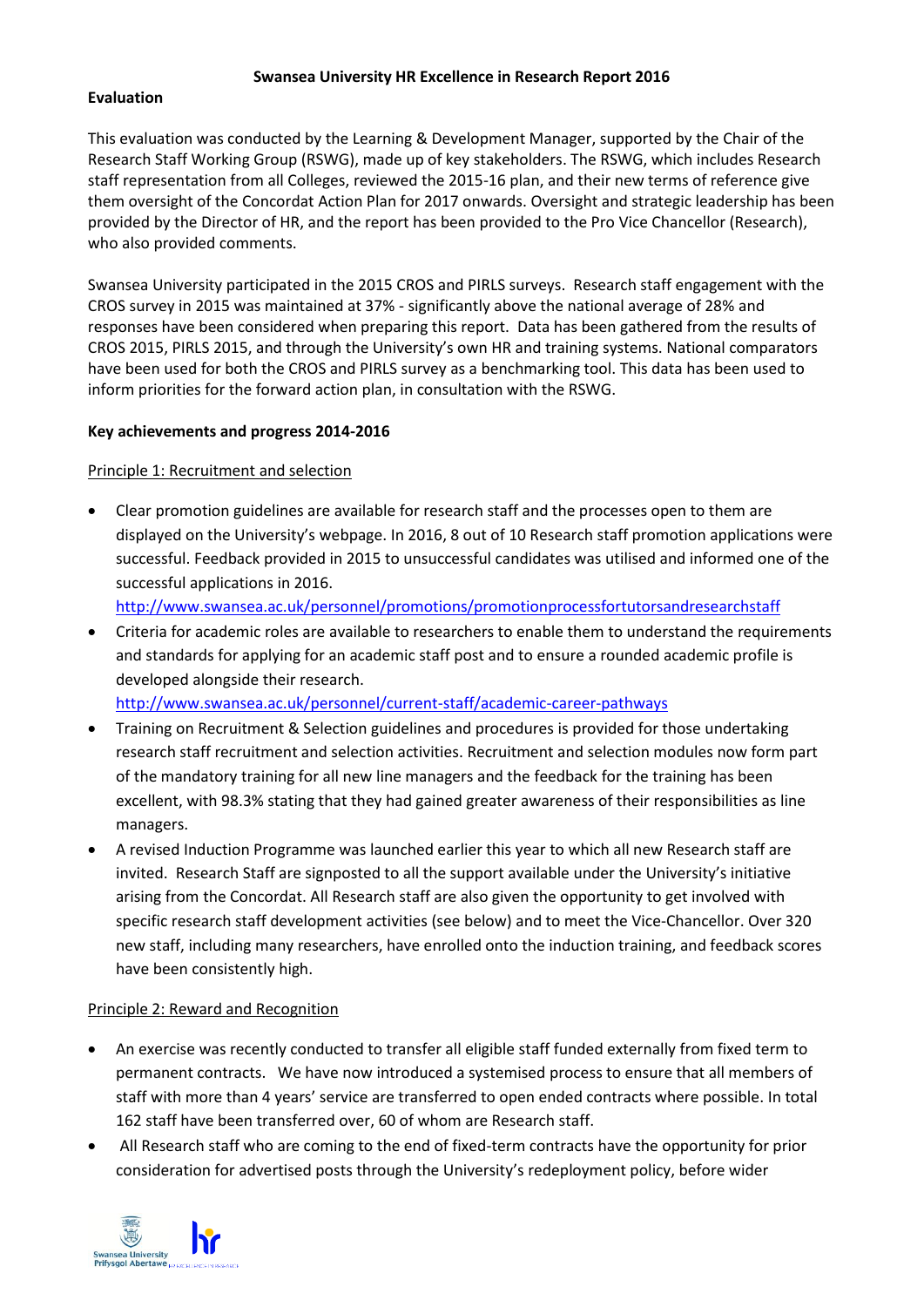advertisement. Research staff now also have access to coaching and careers advice, and while take-up has so far been low, we will consider how this might be improved.

- Front line services have been established to support the delivery of key activities including research, through Research Hubs.
- A new Reward & Recognition Manager was appointed in July 2015. A meeting took place to discuss the needs of research staff and the Reward & Recognition Manager is now a member of RSWG.
- In both 2015 and 2016, Research staff were supported and encouraged to apply for external development activities including the prestigious Welsh Crucible Research Leadership Programme. Although the programme is aimed primarily at Academic members of staff, members of Research staff were successful in gaining a place on the programme in both 2015 and 2016.
- Annual performance development reviews are embedded across the institution. In 2014, 2015 and 2016, a sector leading 99% of eligible staff took part in a PDR (including all research staff, other than those on probation), affording all research staff the opportunity to have a meaningful conversation with their line manager about their performance and development, at least once a year.
- Funding was allocated to the Learning & Development Manager to attend the Vitae research staff conference in September 2016, to enable her to develop and improve her professional practice.

## Principle 3 and 4: Support and Career Development

## *Principle 3*

- The Learning and Development Manager worked closely with partners across this institution to develop a coordinated and improved programme of training and development opportunities for research staff. We adapted a new, co-ordinated approach to Learning & Development for research staff, identifying internal experts, listening to the needs of research staff, and bringing together researcher development strands from across the institution. We were able to bring together 32 distinct programmes in our researcher development brochure (increased from 9 in the previous year). Responding to researcher needs and demands, there has been an increased offer of short courses to enable more researchers to attend and participate. More than half of the programmes now have this format.
- The Learning & Development Manager took part in two Staff Road Shows to highlight the services on offer to research staff as part of a wider initiative in partnership with the Reward and Recognition lead. Information was provided about the wide range of learning and development opportunities available.
- The Learning & Development Manager is in regular contact with all research staff via an email group and provides them with regular updates and information on the support and development available to them. She also meets regularly with research staff on a one-to-one basis and in small groups, providing advice and support as required.
- A Career Development Event for Researchers was held and attended by over 40 staff. Former Research Staff shared their experiences of their transition from Research to Academia and other career destinations to assist current researchers with their career development. Former Research Staff who had participated in Welsh Crucible were also invited to speak at Roadshow Events.

### *Principle 4*

- The 2015 CROS survey showed that a significant majority of research staff felt encouraged to engage in personal and career development (78% compared to 75% nationally).
- Coaching is available to all research staff on a one-to-one basis. Mentors are identified at the recruitment stage for all new staff.
- A bespoke teaching skills course, the *"Introduction to Teaching skills for researchers"* has been introduced and following successful evaluation, has now been integrated into the main researcher development programme. In addition the full *Post Graduate Certificate of Teaching in Higher Education*

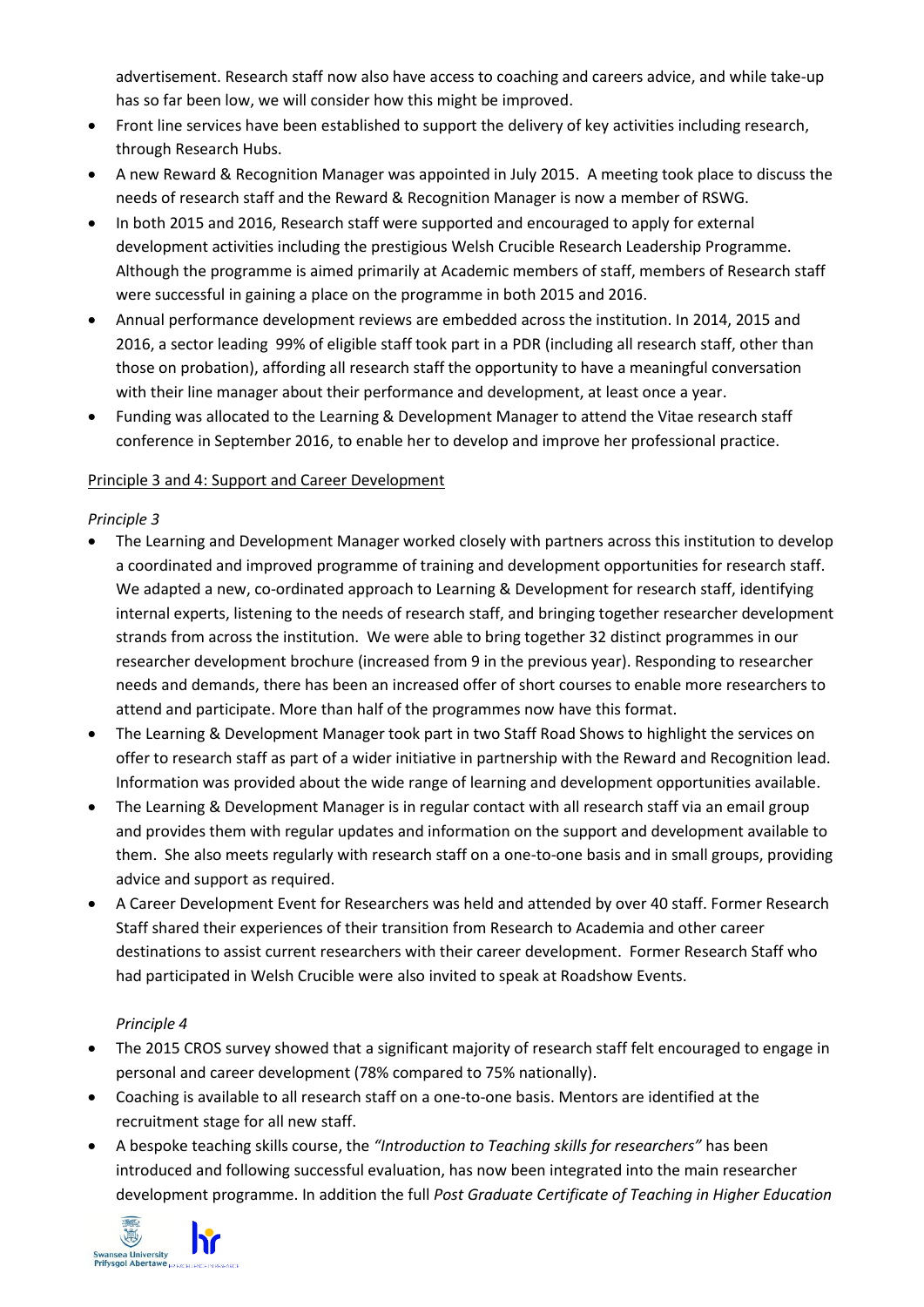(PGCtHE) programme – leading to Associate Fellowship of the HEA, is now open to research staff who have an eligible teaching load. Three research staff have undertaken the full programme to date.

 Principle Investigators are encouraged to participate in our leadership framework [http://www.swansea.ac.uk/dts/leadershipandmanagement.](http://www.swansea.ac.uk/dts/leadershipandmanagement) 360 feedback, based on our leadership values, was carried out in June – July 2016. 44 PIs participated in courses that underpin this framework (e.g. 'Managing at Swansea' and 'Leading for Change' - designed to enable a coaching style of leadership to maximise individual and team potential). From 2016 PIs are eligible to apply for the prestigious week long leadership summer school "*Academi Wales*". One PI has already attended.

# Principle 5: Researchers' Responsibilities

- The RSWG was reinvigorated in 2016, and now meets regularly. The PVC (Research) nominated a senior academic member of staff, Professor Perumal Nithiarasu, to Chair the Committee. The group has research staff from each College (nominated by Heads of College), and other members from Human Resources, the Employability Academy (SEA), Research Engagement & Innovation Services (REIS), Information Services and Systems. New Terms of Reference have been written and agreed.
- The Learning & Development Manager provides reports to the Director of HR and University Management.

# Principle 6: Equality and Diversity

- The Learning & Development Manager works closely with Athena SWAN sitting on the Athena SWAN Career Development Working Group. A member of the Equality team sits on the RSWG.
- Mandatory Equality Training for all new staff, now forms part of University Induction.
- Following a successful submission by the College of Engineering in October 2016, all four STEMM Colleges now hold the Athena SWAN Bronze award, while the Medical School gained the Silver award in April 2016.

# Principle 7: Implementation and Review

 The reinvigorated Research Staff Working Group has been given oversight of the Concordat Action Plan and will review progress against the plan regularly. This report and the plan will be available for scrutiny on the research staff webpages.

# **Future Priorities**

This section articulates the priorities that have been identified for the next 2 years. These are set out in a new action plan, together with measures for success. The overarching priorities are research staff engagement in the broadest sense, improving recruitment and selection, and the development of leadership and management capability across the institution. It is strongly anticipated that further actions will be added, and existing actions amended following the results of the CROS survey in Spring 2017. Key areas include:

# Principle 1: Recruitment and selection

We will review the Recruitment & Selection guidance for staff, including research staff, to ensure that we recruit, select and retain researchers of the highest potential. Positive action statements will be introduced into job advertisements where we identify under-representation of particular protected characteristics to attract the best research staff from a diverse pool of applicants. The introduction of strategic academic recruitment at key points in the year will enable us to better induct new recruits and plan and deliver training more effectively. This will also work across discipline areas, enhancing perspectives on research.

# Principle 2: Reward and Recognition

We will place a continued emphasis on leadership and management development, including the introduction of a new leadership skilling framework, values culture, and feedback mechanisms, which will improve the management and leadership of research staff within the institution. Processes to transfer eligible research staff to open-ended contracts will be embedded and monitored.